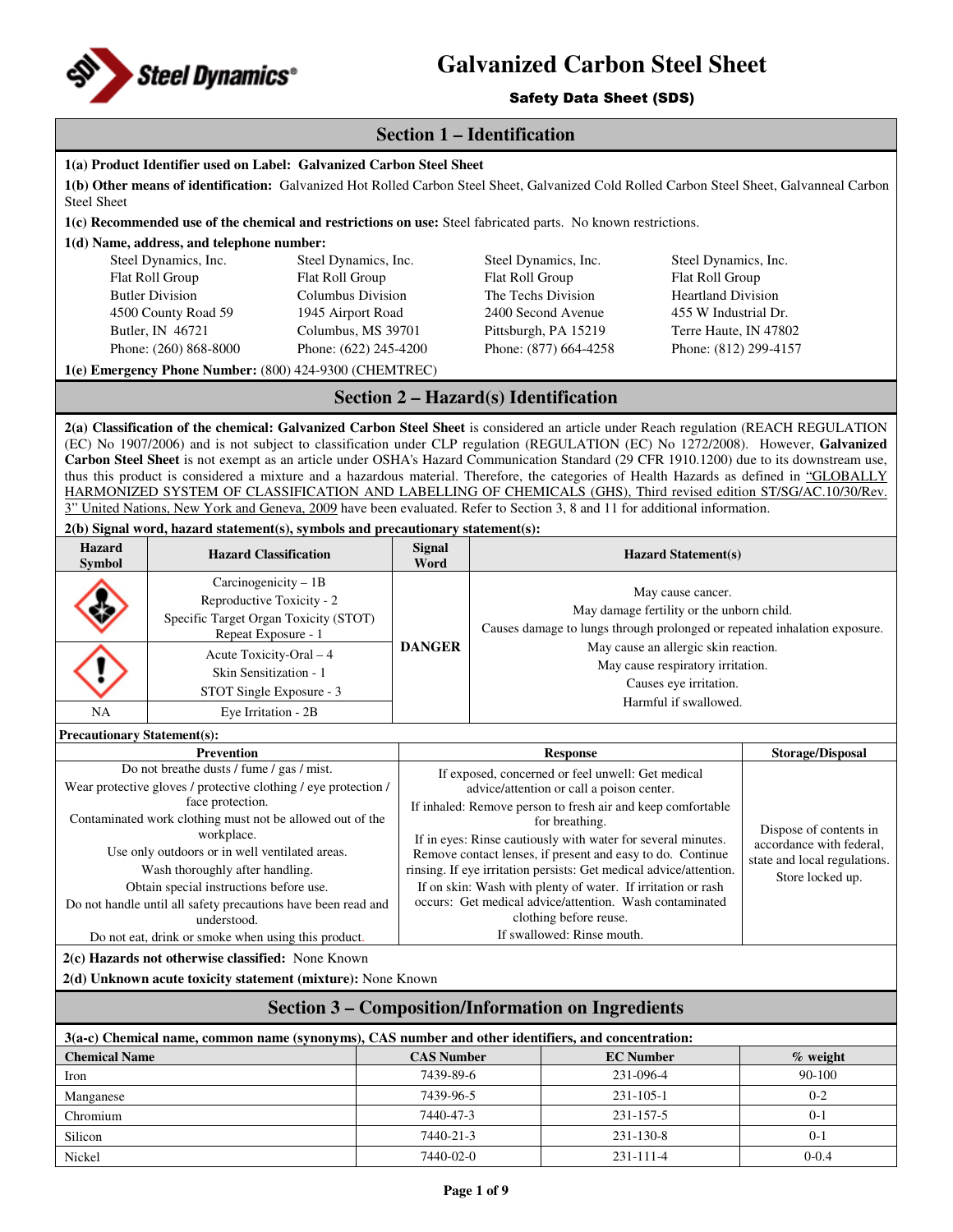

|                                                   | <b>Safety Data Sheet (SDS)</b> |                 | <b>Revision: 08/31/2018</b> |
|---------------------------------------------------|--------------------------------|-----------------|-----------------------------|
| Vanadium                                          | 7440-62-2                      | $231 - 171 - 1$ | $0 - 0.2$                   |
| Metallic Coating $\langle 0.1\%$ of total weight) |                                |                 |                             |
| Zinc                                              | 7440-66-6                      | 231-175-3       | 100                         |
| $\mathcal{A} \rightarrow \mathcal{A}$             |                                |                 |                             |

#### **3(a-c) Chemical name, common name (synonyms), CAS number and other identifiers, and concentration:**

**EC** - European Community

**CAS** - Chemical Abstract Service

• Product surface may be treated with small amounts of corrosion-inhibiting oil that may contain mineral oil, and may be passivated with chromic acid leaving residual coating of chromium III or VI compounds or coated with acrylic coating based on customer specifications. Contact facility for further information.

### **Section 4 – First-aid Measures**

#### **4(a) Description of necessary measures:**

- **Inhalation: Galvanized Carbon Steel Sheet** as sold/shipped is not a likely form of exposure. However, during further processing (welding, grinding, burning, etc.), if inhaled: Remove person to fresh air and keep comfortable for breathing. If exposed, concerned or feel unwell: Get medical advice/attention.
- **Eye Contact: Galvanized Carbon Steel Sheet** as sold/shipped is not a likely form of exposure. However, during further processing (welding, grinding, burning, etc.), if in eyes: Rinse cautiously with water for several minutes. Remove contact lenses, if present and easy to do. Continue Rinsing. If eye irritation persists: Get medical advice attention. If exposed, concerned or feel unwell: Get medical advice/attention.
- **Skin Contact:** If on skin: Wash thoroughly after handling. Wash with plenty of water. If irritation or rash occurs: Get medical advice/attention. Take off and wash contaminated clothing before reuse. If exposed, concerned or feel unwell: Get medical advice/attention.
- **Ingestion: Galvanized Carbon Steel Sheet** as sold/shipped is not a likely form of exposure. However, during further processing (welding, grinding, burning, etc.), if exposed, concerned or feel unwell: Get medical advice/attention.

**4(b) Most important symptoms/effects, acute and delayed (chronic):** 

- **Inhalation: Galvanized Carbon Steel Sheet** as sold/shipped is not likely to present an acute or chronic health effect.
- **Eye: Galvanized Carbon Steel Sheet** as sold/shipped is not likely to present an acute or chronic health effect.
- **Skin: Galvanized Carbon Steel Sheet** as sold/shipped is not likely to present an acute or chronic health effect.
- **Ingestion: Galvanized Carbon Steel Sheet** as sold/shipped is not likely to present an acute or chronic health effect.

However, during further processing (welding, grinding, burning, etc.), individual components may illicit an acute or chronic health effect. Refer to Section 11-Toxicological Information.

**4(c) Immediate Medical Attention and Special Treatment:** None Known

### **Section 5 – Fire-fighting Measures**

**5(a) Suitable (and unsuitable) Extinguishing Media:** Not Applicable for **Galvanized Carbon Steel Sheet** as sold/shipped. Use extinguishers appropriate for surrounding materials.

**5(b) Specific Hazards arising from the chemical:** Not Applicable for **Galvanized Carbon Steel Sheet** as sold/shipped. When burned, toxic smoke, fume and vapor may be emitted.

**5(c) Special protective equipment and precautions for fire-fighters:** Self-contained NIOSH approved respiratory protection and full protective clothing should be worn when fumes and/or smoke from fire are present. Heat and flames cause emittance of acrid smoke and fumes. Do not release runoff from fire control methods to sewers or waterways. Firefighters should wear full face-piece self-contained breathing apparatus and chemical protective clothing with thermal protection. Direct water stream will scatter and spread flames and, therefore, should not be used.

### **Section 6 - Accidental Release Measures**

**6(a) Personal Precautions, Protective Equipment and Emergency Procedures:** Not Applicable for **Galvanized Carbon Steel Sheet** as sold/shipped. For spills involving finely divided particles, clean-up personnel should be protected against contact with eyes and skin. If material is in a dry state, avoid inhalation of dust.

**6(b) Methods and materials for containment and clean up:** Not Applicable for **Galvanized Carbon Steel Sheet** as sold/shipped. Collect material in appropriate, labeled containers for recovery or disposal in accordance with federal, state, and local regulations. Follow applicable OSHA regulations (29 CFR 1910.120) and all other pertinent state and federal requirements.

### **Section 7 - Handling and Storage**

**7(a) Precautions for safe handling:** Not Applicable for **Galvanized Carbon Steel Sheet** as sold/shipped, however further processing (welding, burning, grinding, etc.) with the potential for generating high concentrations of airborne particulates should be evaluated and controlled as necessary. Obtain special instructions before use. Do not handle until all safety precautions have been read and understood. Use only outdoors or in well ventilated areas. Practice good housekeeping. Avoid breathing metal fumes and/or dust. Do not eat, drink or smoke when using this product. Cut resistant gloves and sleeves should be worn when working with steel products.

### **Section 8 - Exposure Controls / Personal Protection**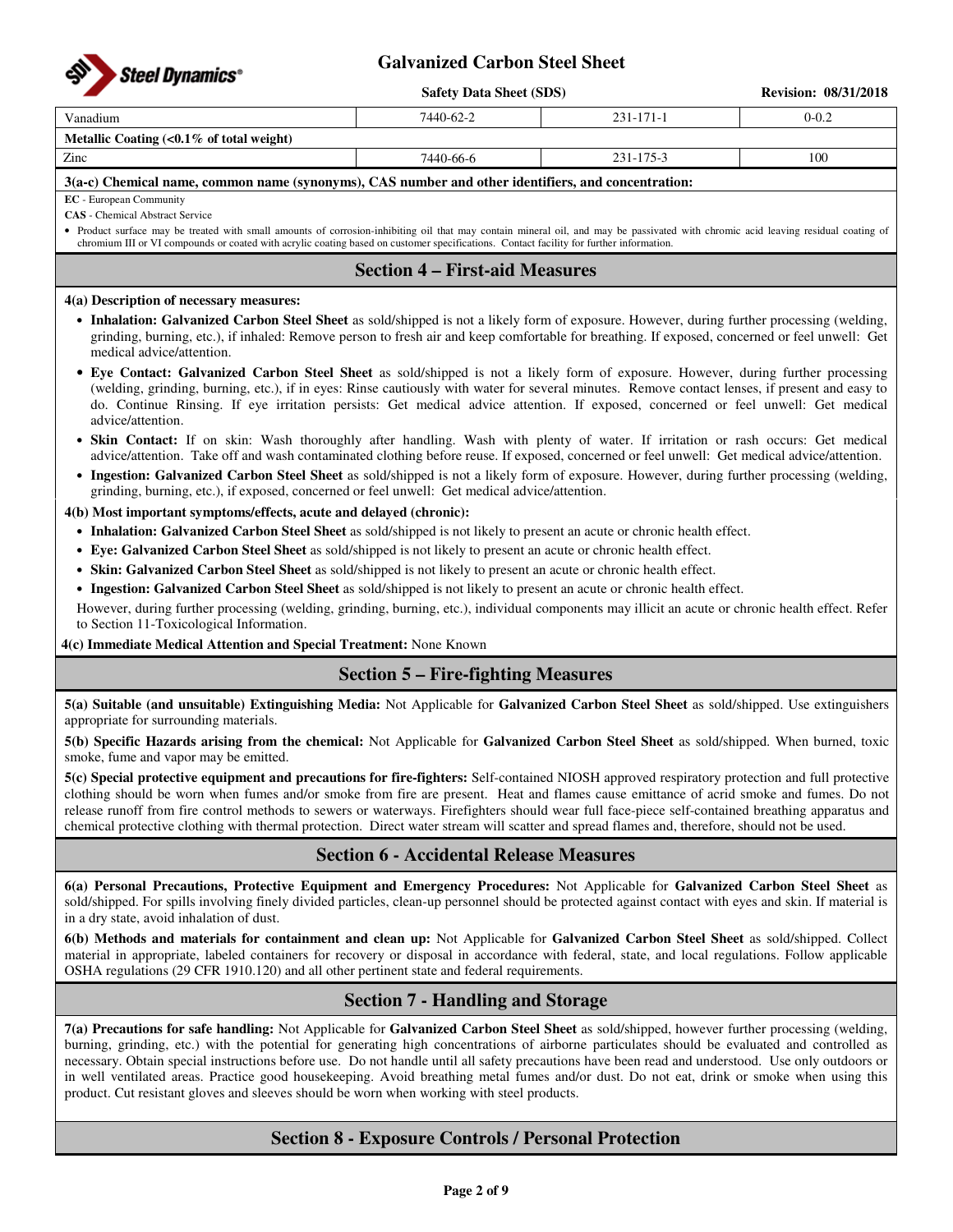

#### **Safety Data Sheet (SDS)** Revision: 08/31/2018

**8(a) Occupational Exposure Limits (OELs): Galvanized Carbon Steel Sheet** as sold/shipped in its physical form does not present an inhalation, ingestion or contact hazard, nor would any of the following exposure data apply. However, operations such as burning, welding (high temperature), sawing, brazing, machining, grinding, etc. may produce fumes and/or particulates. The following exposure limits are offered as reference for an experienced industrial hygienist to review.

| reference for an experienced industrial hygiemst to review. |                                                                                                                                      |                                                                                                                                                                               |                                                                                                 |                                               |  |  |  |
|-------------------------------------------------------------|--------------------------------------------------------------------------------------------------------------------------------------|-------------------------------------------------------------------------------------------------------------------------------------------------------------------------------|-------------------------------------------------------------------------------------------------|-----------------------------------------------|--|--|--|
| <b>Ingredients</b>                                          | OSHA PEL $1$                                                                                                                         | <b>ACGIH TLV<sup>2</sup></b>                                                                                                                                                  | NIOSH REL $3$                                                                                   | IDLH $4$                                      |  |  |  |
| Iron                                                        | $10 \text{ mg/m}^3$ (as iron oxide fume)                                                                                             | $5.0 \text{ mg/m}^3$ (as iron oxide dust and fume)                                                                                                                            | $5.0 \text{ mg/m}^3$ (as iron oxide dust<br>and fume)                                           | $2,500$ mg Fe/m <sup>3</sup>                  |  |  |  |
| Manganese                                                   | $(C)$ 5.0 mg/m <sup>3</sup> (as Fume & Mn<br>compounds)                                                                              | $0.2$ mg/m <sup>3</sup>                                                                                                                                                       | $(C) 5.0$ mg/m <sup>3</sup><br>$1.0 \text{ mg/m}^3$ (as fume)<br>$(STEL)$ 3.0 mg/m <sup>3</sup> | 500 mg $Mn/m^3$                               |  |  |  |
| Chromium                                                    | $0.5 \text{ mg/m}^3$ (as Cr II & III, inorganic<br>compounds)                                                                        | $0.5$ mg/m <sup>3</sup> (as Cr III, inorganic<br>compounds)                                                                                                                   | $0.5$ mg/m <sup>3</sup> (as Cr II & III,<br>inorganic compounds)                                | 250 mg/m <sup>3</sup> (as Cr II $&$<br>metal) |  |  |  |
|                                                             | $1.0 \text{ mg/m}^3$ (as Cr, metal)                                                                                                  | $0.5 \text{ mg/m}^3$ (as Cr, metal)                                                                                                                                           | $0.5$ mg/m <sup>3</sup> (as Cr, metal)                                                          | $25 \text{ mg/m}^3$ (as Cr III)               |  |  |  |
|                                                             | $0.005$ mg/m <sup>3</sup> (as Cr VI, inorganic<br>compounds & certain water insoluble)                                               | $0.05$ mg/m <sup>3</sup> (as Cr VI, inorganic<br>compounds)                                                                                                                   | $0.001$ mg/m <sup>3</sup> (as Cr VI,<br>inorganic compounds &                                   | $15 \text{ mg/m}^3$ (as Cr VI)                |  |  |  |
|                                                             | "AL" $0.0025$ mg/m <sup>3</sup> (as Cr VI, inorganic<br>compounds & certain water insoluble)                                         | $0.01$ mg/m <sup>3</sup> (as Cr VI, inorganic<br>compounds & certain water insoluble)                                                                                         | certain water insoluble)                                                                        |                                               |  |  |  |
| Silicon                                                     | $15 \text{ mg/m}^3$ (total dust, PNOR <sup>5</sup> )                                                                                 | $10 \text{ mg/m}^3$                                                                                                                                                           | $10 \text{ mg/m}^3$ (as total dust)                                                             | NE                                            |  |  |  |
|                                                             | 5.0 mg/m <sup>3</sup> (as respirable fraction <sup>6</sup> , PNOR)                                                                   |                                                                                                                                                                               | $5.0 \text{ mg/m}^3$ (as respirable dust)                                                       |                                               |  |  |  |
| Nickel                                                      | $1.0 \text{ mg/m}^3$ (as Ni metal & insoluble<br>compounds)                                                                          | $1.5 \text{ mg/m}^3$ (as inhalable fraction <sup>7</sup> Ni<br>metal)<br>$0.2 \text{ mg/m}^3$ (as inhalable fraction Ni<br>inorganic only insoluble and soluble<br>compounds) | $0.015$ mg/m <sup>3</sup> (as Ni metal &<br>insoluble and soluble<br>compounds)                 | $10 \text{ mg/m}^3$ (as Ni)                   |  |  |  |
| Vanadium                                                    | "C" 0.5 mg/m <sup>3</sup> (respirable dust, $V_2O_5$ )                                                                               | $0.05$ mg/m <sup>3</sup> (as inhalable fraction)                                                                                                                              | "C" 0.05 mg/m <sup>3</sup> (15 min)                                                             | $35 \text{ mg/m}^3$ (as V)                    |  |  |  |
| Zinc                                                        | $5.0$ mg/m <sup>3</sup> (as zinc oxide fume)<br>$15 \text{ mg/m}^3$ (as total dust)<br>$5.0 \text{ mg/m}^3$ (as respirable fraction) | $2.0 \text{ mg/m}^3$ (as zinc oxide)                                                                                                                                          | $10 \text{ mg/m}^3$ (as total dust)<br>$5.0 \text{ mg/m}^3$ (as respirable dust)                | NE                                            |  |  |  |

**NE -** None Established

1. OSHA Permissible Exposure Limits (PELs) are 8-hour TWA (time-weighted average) concentrations unless otherwise noted. A (C) designation denotes a ceiling limit, which should not be exceeded during any part of the working exposure unless otherwise noted. A Peak is defined as the acceptable maximum peak for a maximum duration above the ceiling concentration for an eight-hour shift. A skin notation refers to the potential significant contribution to the overall exposure by the cutaneous route, either by contact with vapors or, of probable greater significance, by direct skin contact with the substance. A Short Term Exposure Limit (STEL) is defined as a 15-minute exposure, which should not be exceeded at any time during a workday. An Action level (AL) is used by OSHA and NIOSH to express a health or physical hazard. They indicate the level of a harmful or toxic substance/activity, which requires medical surveillance, increased industrial hygiene monitoring, or biological monitoring. Action Levels are generally set at one half of the PEL but the actual level may vary from standard to standard. The intent is to identify a level at which the vast majority of randomly sampled exposures will be below the PEL.

- 2. Threshold Limit Values (TLV) established by the American Conference of Governmental Industrial Hygienists (ACGIH) are 8-hour TWA concentrations unless otherwise noted. A Short Term Exposure Limit (STEL) is defined as the maximum concentration to which workers can be exposed for a short period of time (15 minutes) for only four times throughout the day with at least one hour between exposures. A "skin" notation refers to the potential significant contribution to the overall exposure by the cutaneous route, either by contact with vapors or, of probable greater significance, by direct skin contact with the substance. ACGIH-TLVs are only recommended guidelines based upon consensus agreement of the membership of the ACGIH. As such, the ACGIH TLVs are for guideline use purposes and are not legal regulatory standards for compliance purposes. The TLVs are designed for use by individuals trained in the discipline of industrial hygiene relative to the evaluation of exposure to various chemical or biological substances and physical agents that may be found in the workplace.
- 3. The National Institute for Occupational Safety and Health Recommended Exposure Limits (NIOSH-REL) Compendium of Policy and Statements. NIOSH, Cincinnati, OH (1992). NIOSH is the federal agency designated to conduct research relative to occupational safety and health. As is the case with ACGIH TLVs, NIOSH RELs are for guideline purposes only and as such are not legal, regulatory limits for compliance purposes.

4. The "immediately dangerous to life or health air concentration values (IDLHs)" are used by NIOSH as part of the respirator selection criteria and were first developed in the mid-1970's by NIOSH. The Documentation for Immediately Dangerous to Life or Health Concentrations (IDLHs) is a compilation of the rationale and sources of information used by NIOSH during the original determination of 387 IDLHs and their subsequent review and revision in 1994.

5. PNOR (Particulates Not Otherwise Regulated). All inert or nuisance dusts, whether mineral, inorganic, or organic, not listed specifically by substance name are covered by a limit which is the same as the inert or nuisance dust limit of 15 mg/m<sup>3</sup> for total dust and 5.0 mg/m<sup>3</sup> for the respirable fraction.

6. Respirable fraction. The concentration of respirable dust for the application of this limit is to be determined from the fraction passing a size-selector with the characteristics defined in ACGIH 2015 TLVs ® and BEIs ® Appendix D, paragraph C.

6. Inhalable fraction. The concentration of inhalable particulate for the application of this TLV is to be determined from the fraction passing a size-selector with the characteristics defined in the ACGIH 2015 TLVs ® and BEIs ® (Biological Exposure Indices) Appendix D, paragraph A

**8(b) Appropriate Engineering Controls:** Use controls as appropriate to minimize exposure to metal fumes and dusts during handling operations. Provide general or local exhaust ventilation systems to minimize airborne concentrations. Local exhaust is necessary for use in enclosed or confined spaces. Provide sufficient general/local exhaust ventilation in pattern/volume to control inhalation exposures below current exposure limits.

#### **8(c) Individual Protection Measures:**

• **Respiratory Protection:** Seek professional advice prior to respirator selection and use. Follow OSHA respirator regulations (29 CFR 1910.134) and, if necessary, use only a NIOSH-approved respirator. Select respirator based on its suitability to provide adequate worker protection for given working conditions, level of airborne contamination, and presence of sufficient oxygen. Concentration in air of the various contaminants determines the extent of respiratory protection needed. Half-face, negative-pressure, air-purifying respirator equipped with P100 filter is acceptable for concentrations up to 10 times the exposure limit. Full-face, negative-pressure, air-purifying respirator equipped with P100 filter is acceptable for concentrations up to 50 times the exposure limit. Protection by air-purifying …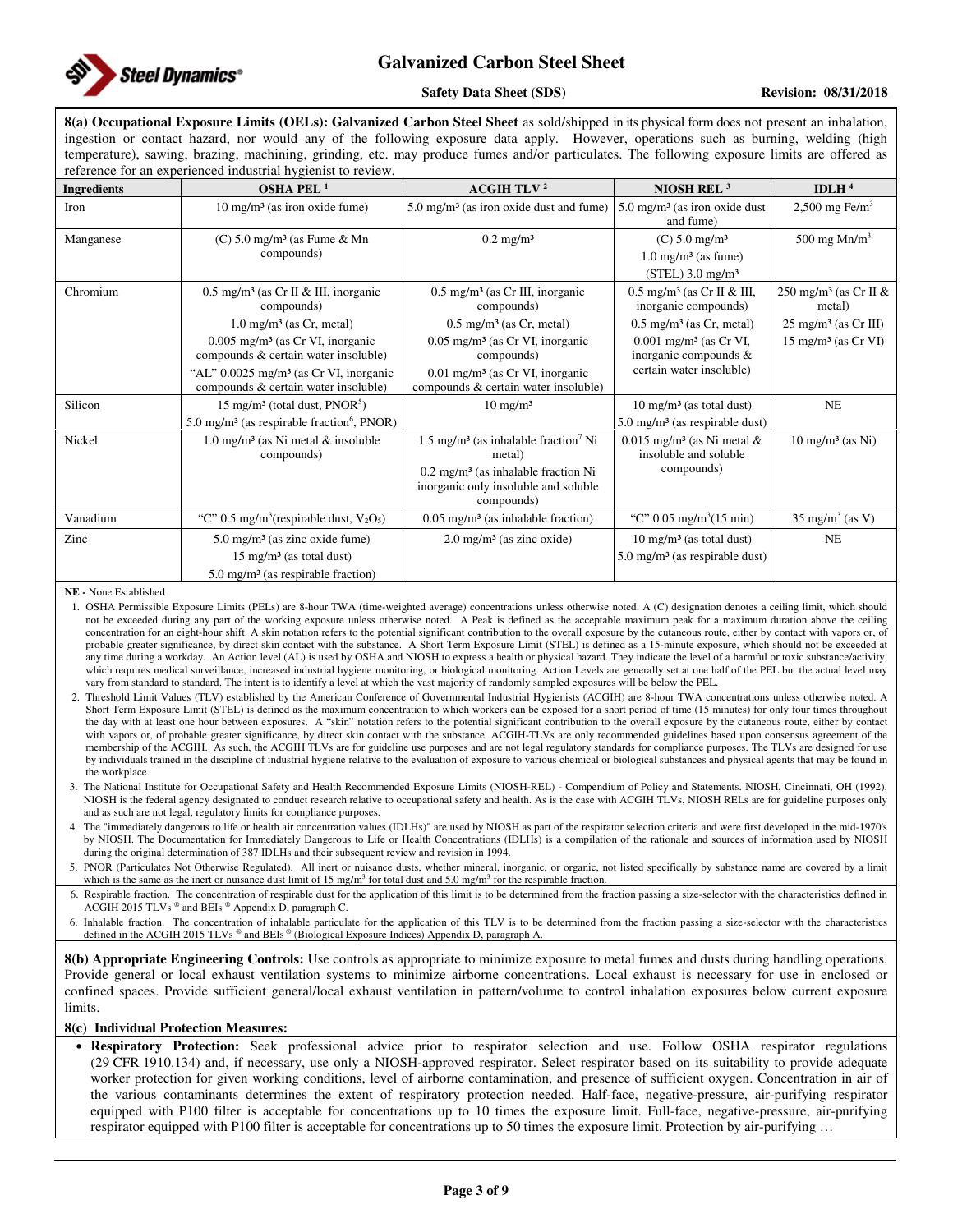

#### **Safety Data Sheet (SDS) Revision: 08/31/2018**

• **Respiratory Protection (continued):** … negative-pressure and powered air respirators is limited. Use a positive-pressure-demand, full-face, supplied air respirator or self-contained breathing apparatus (SCBA) for concentrations above 50 times the exposure limit. If exposure is above the IDLH (Immediately dangerous to life or health) for any of the constituents, or there is a possibility of an uncontrolled release or exposure levels are unknown, then use a positive-pressure demand full-face supplied air respirator with escape bottle or SCBA

**Warning!** Air-purifying respirators both negative-pressure, and powered-air do not protect workers in oxygen-deficient atmospheres.

- **Eyes**: Wear appropriate eye protection to prevent eye contact. For operations which result in elevating the temperature of the product to or above its melting point or result in the generation of airborne particulates, use safety glasses to prevent eye contact. Contact lenses should not be worn where industrial exposures to this material are likely. Use safety glasses or goggles as required for welding, burning, sawing, brazing, grinding or machining operations.
- **Skin**: Wear appropriate personal protective clothing to prevent skin contact. Cut resistant gloves and sleeves should be worn when working with steel products. For operations which result in elevating the temperature of the product to or above its melting point or result in the generation of airborne particulates, use protective clothing, and gloves to prevent skin contact. Protective gloves should be worn as required for welding, burning or handling operations. Contaminated work clothing must not be allowed out of the workplace.
- **Other protective equipment**: An eyewash fountain and deluge shower should be readily available in the work area.

### **Section 9 - Physical and Chemical Properties**

| $9(a)$ Appearance (physical state, color, etc.): Solid, metallic gray | 9(i) Upper/lower Flammability or Explosive Limits: NA |
|-----------------------------------------------------------------------|-------------------------------------------------------|
| 9(b) Odor: Odorless                                                   | 9(k) Vapor Pressure: NA                               |
| 9(c) Odor Threshold: NA                                               | 9(1) Vapor Density (Air = 1): $NA$                    |
| $9(d)$ pH: NA                                                         | 9(m) Relative Density: Not Available                  |
| 9(e) Melting Point/Freezing Point: ~2750 $\rm{F}$ (~1510 C) / NA      | $9(n)$ Solubility(ies): NA                            |
| 9(f) Initial Boiling Point and Boiling Range: ND                      | 9(o) Partition Coefficient n-octanol/water: ND        |
| $9(g)$ Flash Point: NA                                                | $9(p)$ Auto-ignition Temperature: NA                  |
| 9(h) Evaporation Rate: NA                                             | $9(q)$ Decomposition Temperature: ND                  |
| 9(i) Flammability (solid, gas): Non-flammable, non-combustible        | $9(r)$ Viscosity: NA                                  |
| <b>NA</b> - Not Applicable                                            |                                                       |
| <b>ND</b> - Not Determined for product as a whole                     |                                                       |

### **Section 10 - Stability and Reactivity**

**10(a) Reactivity:** Not Determined (ND) for product in a solid form. Do not use water on molten metal.

**10(b) Chemical Stability:** Steel products are stable under normal storage and handling conditions.

**10(c) Possibility of hazardous reaction:** None Known

**10(d) Conditions to Avoid:** Storage with strong acids or calcium hypochlorite

**10(e) Incompatible Materials:** Will react with strong acids to form hydrogen. Iron oxide dusts in contact with calcium hypochlorite evolve oxygen and may cause an explosion.

**10(f) Hazardous Decomposition Products:** Thermal oxidative decomposition of steel products can produce fumes containing oxides of iron and manganese as well as other alloying elements.

### **Section 11 - Toxicological Information**

**11 Information on toxicological effects:** The following toxicity data has been determined for **Galvanized Carbon Steel Sheet** when further processed using the information available for its components applied to the guidance on the preparation of an SDS under the GHS requirements of OSHA and the EU CPL.

| <b>Hazard Classification</b>                                         | <b>Hazard Category</b> |                 | Hazard          | <b>Signal Word</b> | <b>Hazard Statement</b>              |  |
|----------------------------------------------------------------------|------------------------|-----------------|-----------------|--------------------|--------------------------------------|--|
|                                                                      | EU                     | <b>OSHA</b>     | <b>Symbols</b>  |                    |                                      |  |
| <b>Acute Toxicity - Oral (covers Categories)</b><br>$1, 2, 3$ and 4) | $NR*$                  | 4 <sup>a</sup>  |                 | Warning            | Harmful if swallowed.                |  |
| <b>Eye Damage/Irritation (covers)</b><br>Categories 1, 2A and 2B)    | $NR*$                  | $2B^c$          | No<br>Pictogram | Warning            | Causes eye irritation.               |  |
| <b>Skin/Dermal Sensitization (covers)</b><br>Category 1)             | $NR*$                  | 1 <sup>d</sup>  |                 | Warning            | May cause an allergic skin reaction. |  |
| <b>Carcinogenicity</b> (covers Categories 1A,<br>$1B$ and $2)$       | $NR*$                  | 1B <sup>g</sup> | ેજ              | <b>Danger</b>      | May cause cancer.                    |  |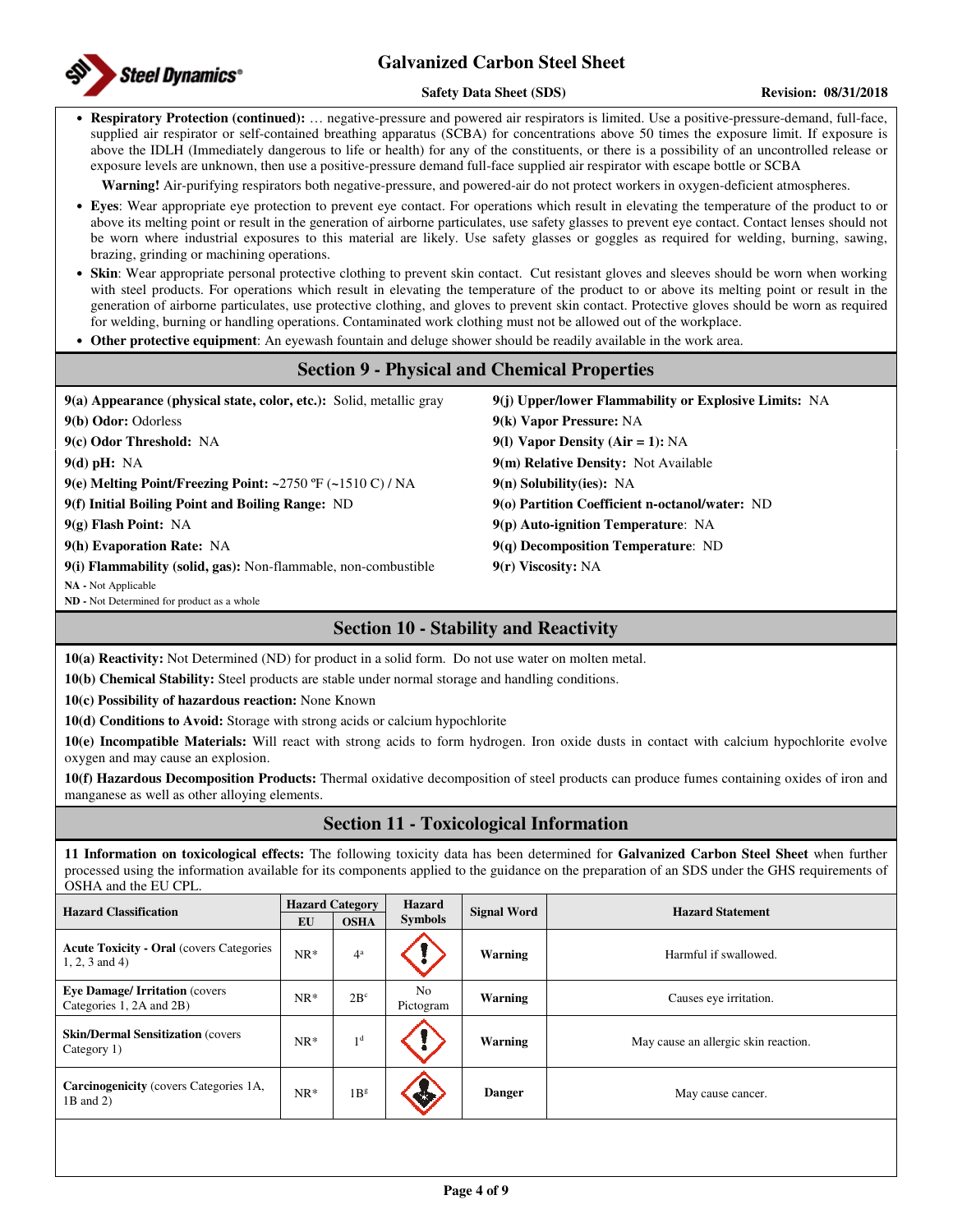

#### **Safety Data Sheet (SDS)** Revision: 08/31/2018

| <b>Hazard Classification</b>                                                                                 | <b>Hazard Category</b> |                | <b>Hazard</b><br><b>Signal Word</b> | <b>Hazard Statement</b> |                                                                              |  |
|--------------------------------------------------------------------------------------------------------------|------------------------|----------------|-------------------------------------|-------------------------|------------------------------------------------------------------------------|--|
|                                                                                                              | EU                     | <b>OSHA</b>    | <b>Symbols</b>                      |                         |                                                                              |  |
| <b>Toxic Reproduction</b> (covers Categories)<br>1A, 1B and 2)                                               | $NR*$                  | 2 <sup>h</sup> |                                     | <b>Danger</b>           | May damage fertility or the unborn child.                                    |  |
| <b>Specific Target Organ Toxicity (STOT)</b><br><b>Following Single Exposure (covers)</b><br>Categories 1-3) | $NR*$                  | $3^{i}$        |                                     | Warning                 | May cause respiratory irritation.                                            |  |
| <b>STOT following Repeated Exposure</b><br>(covers Categories 1 and 2)                                       | $NR*$                  |                |                                     | <b>Danger</b>           | Causes damage to lungs through prolonged or repeated inhalation<br>exposure. |  |

\* Not Rated, Semi-formed steel products are considered articles under Reach regulation (REACH REGULATION (EC) No 1907/2006) and are not subject to classification under CLP regulation (REGULATION (EC) No 1272/2008).

Toxicological data listed below are presented regardless to classification criteria. Individual hazard classification categories where the toxicological information has met or exceeded a classification criteria threshold are listed above.

a. No LC50 or LD50 has been established for **Galvanized Carbon Steel Sheet** as a mixture. The following data has been determined for the components:

• **Iron:** Rat LD<sub>50</sub> =98.6 g/kg (REACH)

Rat LD50 =1060 mg/kg (IUCLID) Rat LD50 =984 mg/kg (IUCLID) Rabbit LD50 =890 mg/kg (IUCLID) Guinea Pig  $LD_{50} = 20$  g/kg (TOXNET)

- **Nickel:** LD<sub>50</sub> > 9000 mg/kg (Oral/Rat)
- **Manganese:** Rat  $LD_{50} > 2000$  mg/kg (REACH) Rat  $LD_{50}$  > 9000 mg/kg (NLM Toxnet)
- **Silicon:**  $L_{D50} = 3160$  mg/kg (Oral/Rat)
- **Zinc**: Rat  $LD_{50} > 2000$  mg/kg

b. No Skin (Dermal) Irritation data available for **Galvanized Carbon Steel Sheet** as a mixture or its individual components.

- c. No Eye Irritation data available for **Galvanized Carbon Steel Sheet** as a mixture. The following Eye Irritation information was found for the components:
	- **Iron:** Causes eye irritation.
	- **Silicon:** Slight eye irritation in rabbit protocol.
	- **Nickel:** Slight eye irritation from particulate abrasion only.
- d. No Skin (Dermal) Sensitization data available for **Galvanized Carbon Steel Sheet** as a mixture. The following Skin (Dermal) Sensitization information was found for the components:
	- **Nickel:** May cause allergic skin sensitization.
- e. No Respiratory Sensitization data available for **Galvanized Carbon Steel Sheet** as a mixture or its components.
- f. No Germ Cell Mutagenicity data available for **Galvanized Carbon Steel Sheet** as a mixture. The following Mutagenicity and Genotoxicity information was found for the components:
	- **Iron:** IUCLID has found some positive and negative findings in vitro.
	- **Nickel:** EU RAR has found positive results in vitro and in vivo but insufficient data for classification.

g. Carcinogenicity: IARC, NTP, and OSHA do not list **Galvanized Carbon Steel Sheet** as carcinogens. The following Carcinogenicity information was found for the components:

- **Welding Fumes -** IARC Group 2B carcinogen, a mixture that is possibly carcinogenic to humans.
- Nickel and certain nickel compounds Group 2B metallic nickel Group 1 nickel compounds ACGIH confirmed human carcinogen. Nickel EURAR Insufficient evidence to conclude carcinogenic potential in animals or humans; suspect carcinogen classification Category 2 Suspected of causing cancer.
- **Chromium (as metal and trivalent chromium compounds)**  IARC Group 3 carcinogens, not classifiable as to their human carcinogenicity
- h. No Toxic Reproduction data available for **Galvanized Carbon Steel Sheet** as a mixture. The following Toxic Reproductive information was found for the components:
	- **Nickel**: Effects on fertility.
- i. No Specific Target Organ Toxicity (STOT) following a Single Exposure data available for **Galvanized Carbon Steel Sheet** as a mixture. The following STOT following a Single Exposure data was found for the components:
	- **Iron**: Irritating to Respiratory tract.
- j. No Specific Target Organ Toxicity (STOT) following Repeated Exposure data was available for **Galvanized Carbon Steel Sheet** as a whole. The following STOT following Repeated Exposure data was found for the components:
	- Nickel: Rat 4 wk inhalation LOEL 4 mg/m<sup>3</sup> Lung and Lymph node histopathology. Rat 2 yr inhalation LOEL 0.1 mg/ m<sup>3</sup> Pigment in kidney, effects on hematopoiesis spleen and bone marrow and adrenal tumor. Rat 13 Week Inhalation LOAEC 1.0 mg/m<sup>3</sup> Lung weights, and Alveolar histopathology.
	- **Manganese**: Inhalation of metal fumes Degenerative changes in human Brain; Behavioral: Changes in motor activity and muscle weakness (Whitlock *et al.,* 1966).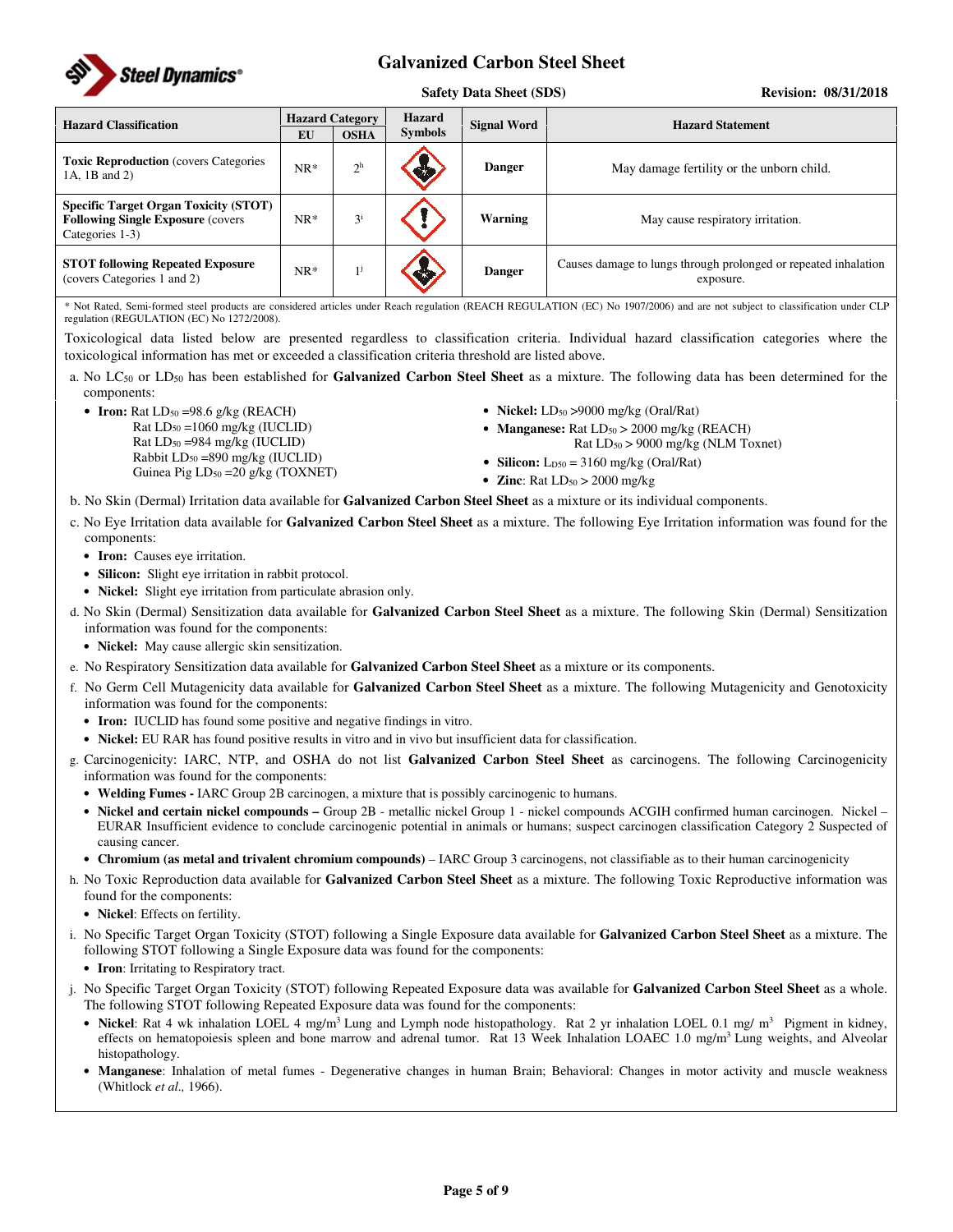

#### **Safety Data Sheet (SDS)** Revision: 08/31/2018

The above toxicity information was determined from available scientific sources to illustrate the prevailing posture of the scientific community. The scientific resources includes: The American Conference of Governmental Industrial Hygienist (ACGIH) Documentation of the Threshold Limit Values (TLVs) and Biological Exposure indices (BEIs) with Other Worldwide Occupational Exposure Values 2009, The International Agency for Research on Cancer (IARC), The National Toxicology Program (NTP) updated documentation, the World Health Organization (WHO) and other available resources, the International Uniform Chemical Information Database (IUCLID), European Union Risk Assessment Report (EU-RAR), Concise International Chemical Assessment Documents (CICAD), European Union Scientific Committee for Occupational Exposure Limits (EU-SCOEL), Agency for Toxic Substances and Disease Registry (ATSDR), Hazardous Substance Data Bank (HSDB), and International Programme on Chemical Safety (IPCS), European Union Classification, Labeling and Packaging. (EU CPL), Regulation on Registration, Evaluation, Authorization and Restriction of Chemicals (REACH), International Uniform Chemical Information Database (IUCLID), TOXicology Data NETwork (TOXNET), European Risk Assessment Reports (EU RAR).

The following health hazard information is provided regardless to classification criteria and is based on the individual component(s) and potential resultant components from further processing:

#### **Acute Effects:**

- **Inhalation:** Excessive exposure to high concentrations of metal dust may cause irritation to the eyes, skin and mucous membranes of the upper respiratory tract. Excessive inhalation of fumes of freshly formed metal oxide particles sized below 1.5 micrometer and usually between 0.02-0.05 micrometers from many metals can produce an acute reaction known as "metal fume fever". Symptoms consist of chills and fever (very similar to and easily confused with flu symptoms), metallic taste in the mouth, dryness and irritation of the throat followed by weakness and muscle pain. The symptoms come on in a few hours after excessive exposures and usually last from 12 to 48 hours. Long-term effects from metal fume fever have not been noted. Freshly formed oxide fumes of manganese have been associated with causing metal fume fever.
- **Eye:** Excessive exposure to high concentrations of metal dust may cause irritation to the eyes.
- **Skin:** Skin contact with metal dusts may cause irritation or sensitization, possibly leading to dermatitis. Skin contact with metallic fumes and dusts may cause physical abrasion.
- **Ingestion:** Ingestion of harmful amounts of this product as distributed is unlikely due to its solid insoluble form. Ingestion of metal dust may cause nausea or vomiting.

#### **Acute Effects by component:**

- **Iron and iron oxides:** Iron is harmful if swallowed, causes skin irritation, and causes eye irritation. Contact with iron oxide has been reported to cause skin irritation and serious eye damage. Particles of iron or iron compounds, which become imbedded in the eye, may cause rust stains unless removed fairly promptly.
- **Manganese and manganese oxides:** Manganese and Manganese oxide are harmful if swallowed.
- **Chromium and chromium oxides:** Hexavalent chrome causes damage to gastrointestinal tract, lung, severe skin burns and eye damage, serious eye damage, skin contact may cause an allergic skin reaction. Inhalation may cause allergic or asthmatic symptoms or breathing difficulties.
- **Nickel and nickel oxides:** Nickel may cause allergic skin sensitization. Nickel oxide may cause an allergic skin.
- **Silicon and silicon oxides:** May be harmful if swallowed.
- **Vanadium and vanadium pentoxide:** Vanadium oxide is fatal if swallowed or inhaled, and may be harmful in contact with skin
- **Zinc and zinc oxides:** Not Reported/ Not Classified

#### **Delayed (chronic) Effects by component:**

- **Iron and iron oxides**: Chronic inhalation of excessive concentrations of iron oxide fumes or dusts may result in the development of a benign pneumoconiosis, called siderosis, which is observable as an X-ray change. No physical impairment of lung function has been associated with siderosis. Inhalation of excessive concentrations of ferric oxide may enhance the risk of lung cancer development in workers exposed to pulmonary carcinogens. Iron oxide is listed as a Group 3 (not classifiable) carcinogen by the International Agency for Research on Cancer (IARC).
- **Manganese and manganese oxides:** Chronic exposure to high concentrations of manganese fumes and dusts may adversely affect the central nervous system with symptoms including languor, sleepiness, weakness, emotional disturbances, spastic gait, mask-like facial expression and paralysis. Animal studies indicate that manganese exposure may increase susceptibility to bacterial and viral infections. Occupational overexposure (Manganese) is a progressive, disabling neurological syndrome that typically begins with relatively mild symptoms and evolves to include altered gait, fine tremor, and sometimes, psychiatric disturbances. May cause damage to lungs with repeated or prolonged exposure. Neurobehavioral alterations in worker populations exposed to manganese oxides include: speed and coordination of motor function are especially impaired.
- **Chromium and chromium oxides:** The health hazards associated with exposure to chromium are dependent upon its oxidation state. The metal form (chromium as it exists in this product) is of very low toxicity. The hexavalent form is very toxic. Repeated or prolonged exposure to hexavalent chromium compounds may cause respiratory irritation, nosebleed, ulceration and perforation of the nasal septum. Industrial exposure to certain forms of hexavalent chromium has been related to an increased incidence of cancer. NTP (The National Toxicology Program) Fourth Annual report on Carcinogens cites "certain Chromium compounds" as human carcinogens. ACGIH has reviewed the toxicity data and concluded that chromium metal is not classifiable as a human carcinogen. Hexavalent chromium may cause genetic defects and is suspected of damaging the unborn child. Developmental toxicity in the mouse, suspected of damaging fertility or the unborn child.
- **Nickel and nickel oxides:** Exposure to nickel dusts and fumes can cause sensitization dermatitis, respiratory irritation, asthma, pulmonary fibrosis, edema, and may cause nasal or lung cancer in humans. Nickel causes damage to lungs through prolonged or repeated inhalation exposure. IARC lists nickel and certain nickel compounds as Group 2B carcinogens (sufficient animal data). ACGIH 2015 TLVs® and BEIs® lists insoluble nickel compounds as confirmed human carcinogens. Nickel is suspected of damaging the unborn child.
- **Silicon and silicon oxides:** Silicon dusts are a low health risk by inhalation and should be treated as a nuisance dust. Eye contact with pure material can cause particulate irritation. Skin contact with silicon dusts may cause physical abrasion.
- **Vanadium and vanadium pentoxide:** Vanadium is considered non-toxic. Excessive long term or repeated exposures to vanadium compounds, especially vanadium pentoxide, may result in chronic pulmonary changes such as emphysema or bronchitis. Vanadium pentoxide is suspected of damaging fertility or the unborn child. Vanadium pentoxide is fatal if swallowed or inhaled. It causes damage to lungs by single, repeated or prolonged exposure.
- **Zinc and zinc oxides:** Zinc is a low health risk by inhalation and should be treated as a nuisance dust. Inhalation of zinc oxide fumes may cause metal fume fever, which is characterized by flu-like symptoms with metallic taste, fever, chills, cough, weakness, chest pain, muscle pain and increased white blood cell count.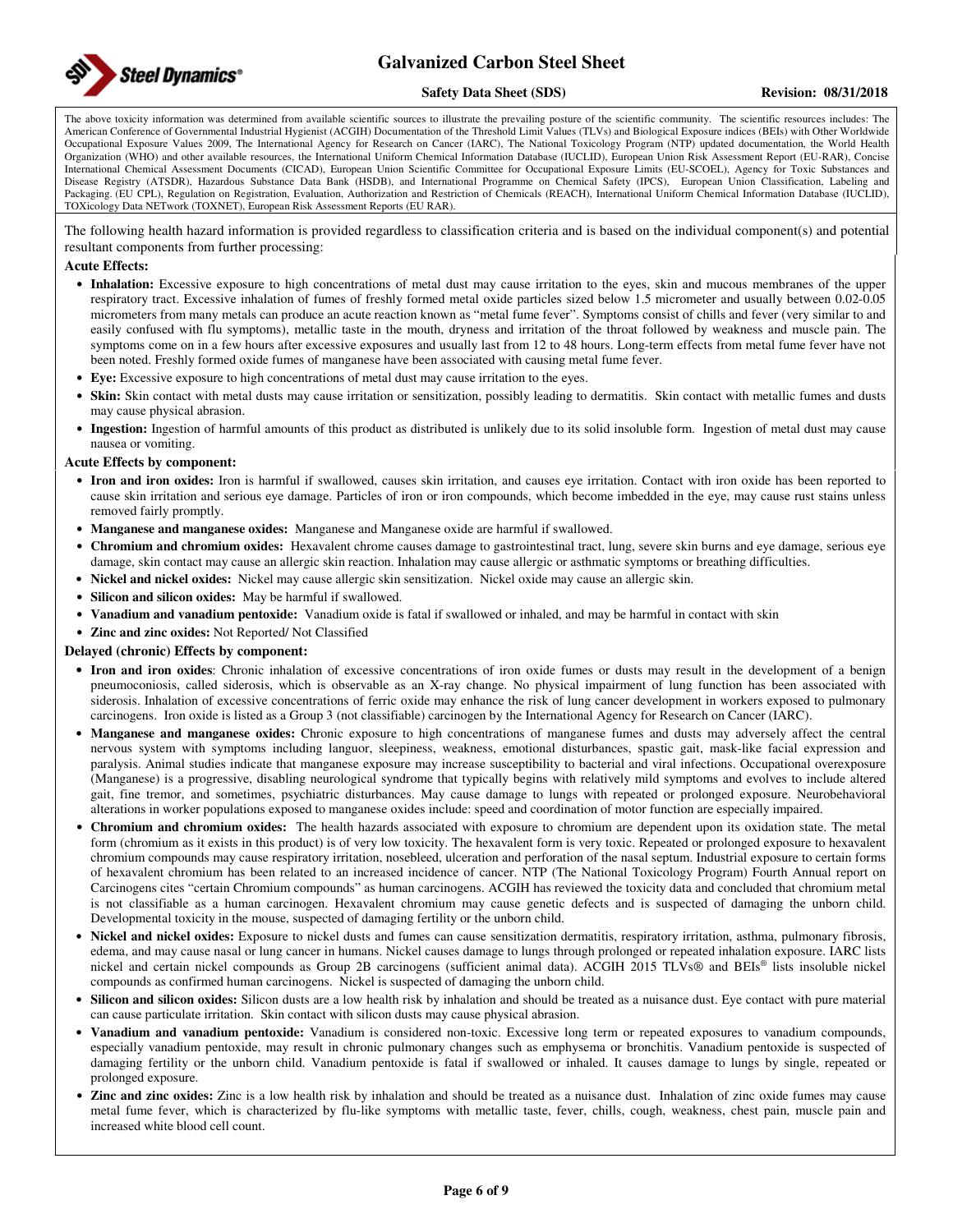

**Safety Data Sheet (SDS)** Revision: 08/31/2018

### **Section 12 - Ecological Information**

**12(a) Ecotoxicity (aquatic & terrestrial):** No Data Available for **Galvanized Carbon Steel Sheet** as sold/shipped. However, individual components of the product when processed have been found to be toxic to the environment. Metal dusts may migrate into soil and groundwater and be ingested by wildlife as follows:

- **Iron Oxide**: LC<sub>50</sub>: >1000 mg/L; Fish 48 h-EC<sub>50</sub> > 100 mg/L (Currenta, 2008k); 96 h-LC<sub>0</sub> ≥ 50,000 mg/L Test substance: Bayferrox 130 red (95 97% Fe<sub>2</sub>O<sub>3</sub>; < 4% SiO<sub>2</sub> and Al<sub>2</sub>O<sub>3</sub>) (Bayer, 1989a).
- **Nickel Oxide:** IUCLID found LC<sub>50</sub> in fish, invertebrates and algae > 100 mg/l.
- **Zinc:** EU RAR lists as Category 1 Very toxic to aquatic life with long lasting effects.

**12(b) Persistence & Degradability**: No Data Available for **Galvanized Carbon Steel Sheet** as sold/shipped or individual components.

**12(c) Bioaccumulative Potential**: No Data Available for **Galvanized Carbon Steel Sheet** as sold/shipped or individual components.

**12(d) Mobility (in soil)**: No data available for **Galvanized Carbon Steel Sheet** as sold/shipped. However, individual components of the product have been found to be absorbed by plants from soil.

**12(e) Other adverse effects:** None Known

**Additional Information:** 

**Hazard Category:** Category 1 **Signal Word:** Warning

**Hazard Symbol:** 

**Hazard Statement:** Very Toxic to aquatic life with long lasting effects.

### **Section 13 - Disposal Considerations**

**Disposal:** Steel scrap should be recycled whenever possible. Product dusts and fumes from processing operations should also be recycled, or classified by a competent environmental professional and disposed of in accordance with applicable federal, state or local regulations.

**Container Cleaning and Disposal:** Follow applicable federal, state and local regulations. Observe safe handling precautions. European Waste Catalogue (EWC): 16-01-17 (ferrous metals), 12-01-99 (wastes not otherwise specified), 16-03-04 (off specification batches and unused products), or 15-01-04 (metallic packaging).

**Please note this information is for Galvanized Carbon Steel Sheet in its original form. Any alterations can void this information**.

### **Section 14 - Transport Information**

### **14 (a-g) Transportation Information:**

**US Department of Transportation (DOT)** under 49 CFR 172.101 **does not** regulate **Galvanized Carbon Steel Sheet** as a hazardous material. All federal, state, and local laws and regulations that apply to the transport of this type of material must be adhered to.

| <b>Shipping Name:</b> Not Applicable (NA) | <b>Packaging Authorizations</b> | <b>Quantity Limitations</b>            |
|-------------------------------------------|---------------------------------|----------------------------------------|
| <b>Shipping Symbols: NA</b>               | a) Exceptions: NA               | a) Passenger, Aircraft, or Railcar: NA |
| <b>Hazard Class: NA</b>                   | b) Group: NA                    | b) Cargo Aircraft Only: NA             |
| UN No.: NA                                | c) Authorization: NA            | <b>Vessel Stowage Requirements</b>     |
| <b>Packing Group: NA</b>                  |                                 | a) Vessel Stowage: NA                  |
| <b>DOT/IMO Label: NA</b>                  |                                 | b) Other: NA                           |
| <b>Special Provisions (172.102): NA</b>   |                                 | <b>DOT Reportable Quantities: NA</b>   |

**International Maritime Dangerous Goods (IMDG) and the Regulations Concerning the International Carriage of Dangerous Goods by Rail (RID)** classification, packaging and shipping requirements follow the US DOT Hazardous Materials Regulation.

**Regulations Concerning the International Carriage of Dangerous Goods by Road (ADR) does not** regulate **Galvanized Carbon Steel Sheet** as a hazardous material.

| <b>Shipping Name:</b> Not Applicable (NA)                                                                               | Packaging                                          |                             | <b>Portable Tanks &amp; Bulk Containers</b> |                            |  |
|-------------------------------------------------------------------------------------------------------------------------|----------------------------------------------------|-----------------------------|---------------------------------------------|----------------------------|--|
| <b>Classification Code: NA</b>                                                                                          |                                                    | a) Packing Instructions: NA |                                             | a) Instructions: NA        |  |
| <b>UN No.: NA</b>                                                                                                       | b) Special Packing Provisions: NA                  |                             | b) Special Provisions: NA                   |                            |  |
| <b>Packing Group: NA</b>                                                                                                | c) Mixed Packing Provisions: NA                    |                             |                                             |                            |  |
| <b>ADR Label: NA</b>                                                                                                    |                                                    |                             |                                             |                            |  |
| <b>Special Provisions: NA</b>                                                                                           |                                                    |                             |                                             |                            |  |
| <b>Limited Quantities: NA</b>                                                                                           |                                                    |                             |                                             |                            |  |
| International Air Transport Association (IATA) does not regulate Galvanized Carbon Steel Sheet as a hazardous material. |                                                    |                             |                                             |                            |  |
| <b>Shipping Name:</b> Not Applicable (NA)                                                                               | Passenger & Cargo Aircraft                         |                             | <b>Cargo Aircraft Only</b>                  | <b>Special Provisions:</b> |  |
| <b>Class/Division: NA</b>                                                                                               | <b>Limited Quantity (EQ)</b>                       |                             | <b>Pkg Inst: NA</b>                         | NA                         |  |
| <b>Hazard Label (s): NA</b>                                                                                             | <b>Pkg Inst: NA</b>                                | <b>Pkg Inst: NA</b>         |                                             |                            |  |
| <b>UN No.: NA</b>                                                                                                       |                                                    |                             | Max Net Qty/Pkg:                            | <b>ERG Code: NA</b>        |  |
| <b>Packing Group: NA</b>                                                                                                | Max Net Qty/Pkg:                                   | Max Net Oty/Pkg:            | NA                                          |                            |  |
| <b>Excepted Quantities (EQ): NA</b>                                                                                     | NA                                                 | NA                          |                                             |                            |  |
| Pkg Inst – Packing Instructions                                                                                         | Max Net Oty/Pkg – Maximum Net Quantity per Package |                             | ERG – Emergency Response Drill Code         |                            |  |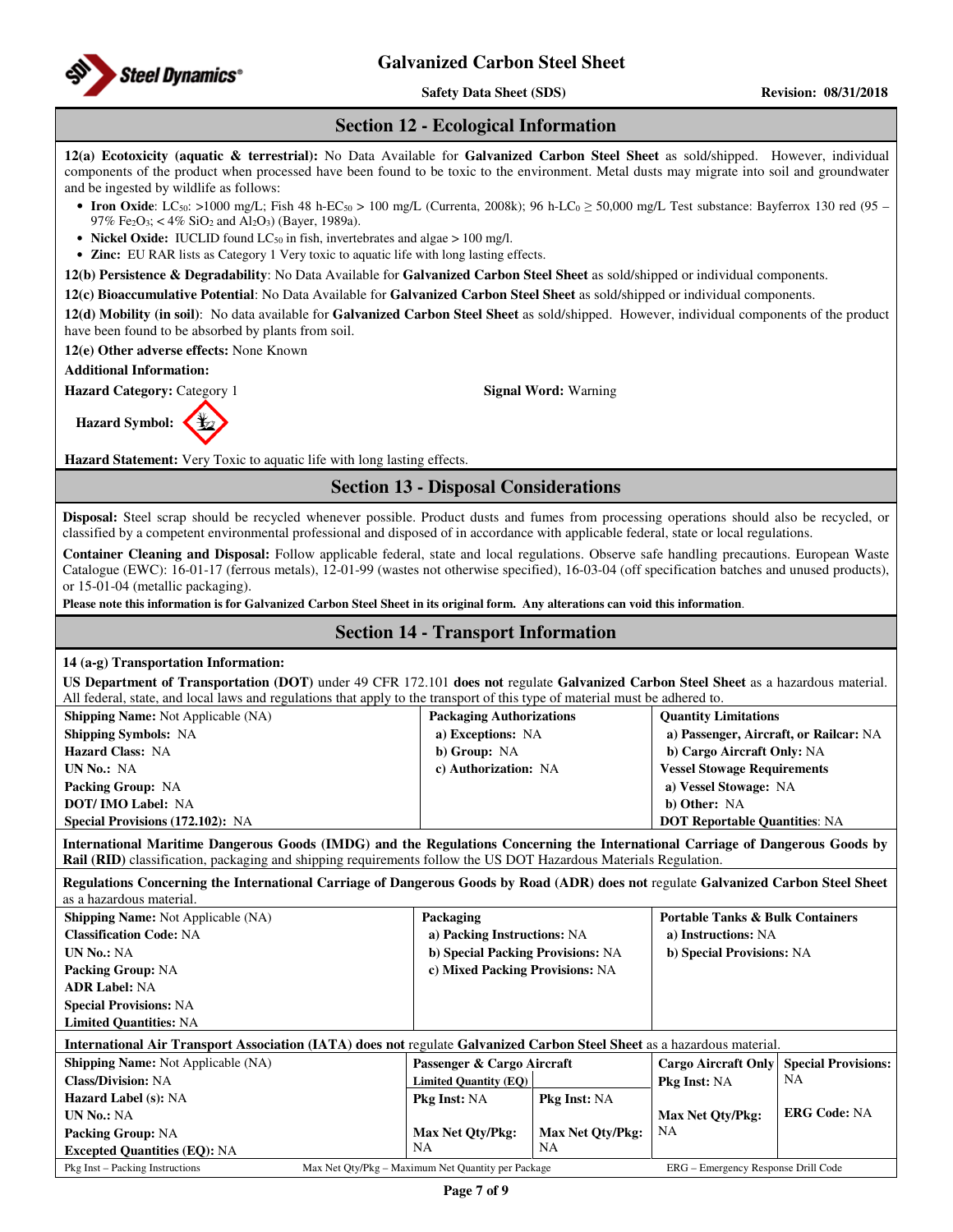

**Safety Data Sheet (SDS)** Revision: 08/31/2018

**Transport Dangerous Goods (TDG) Classification: Galvanized Carbon Steel Sheet** does not have a TDG classification.

### **Section 15 - Regulatory Information**

**Regulatory Information**: *The following listing of regulations relating to a Steel Dynamics product may not be complete and should not be solely relied upon for all regulatory compliance responsibilities.* This product and/or its constituents are subject to the following regulations:

**OSHA Regulations:** Air Contaminant (29 CFR 1910.1000, Table Z-1, Z-2, Z-3): The product, **Galvanized Carbon Steel Sheet** as a whole is not listed. However, individual components of the product are listed: Refer to Section 8, Exposure Controls and Personal Protection.

**EPA Regulations:** The product, **Galvanized Carbon Steel Sheet** is not listed as a mixture. However, individual components of the product are listed:

| <b>Components</b> | <b>Regulations</b>                 |
|-------------------|------------------------------------|
| Iron              | <b>SDWA</b>                        |
| Manganese         | CAA, SARA 313, SDWA                |
| Nickel            | CAA, CERCLA, CWA, SARA 313         |
| Chromium          | CERCLA, CWA, SARA 313, RCRA, SDWA, |
| Zinc compounds    | CWA. SARA 313                      |

#### **SARA Potential Hazard Categories:** Immediate Acute Health Hazard; Delayed Chronic Health Hazard.

**Section 313 Supplier Notification:** The product, **Galvanized Carbon Steel Sheet** contains the following toxic chemicals subject to the reporting requirements of section 313 of the Emergency Planning and Community Right-to-Know Act and 40 CFR part 372:

| CAS#      | <b>Chemical Name</b> | <b>Percent by Weight</b> |
|-----------|----------------------|--------------------------|
| 7439-96-5 | Manganese            | $2.0 \text{ max}$        |
| 7440-02-0 | Nickel               | $0.4 \text{ max}$        |
| 7440-47-3 | Chromium             | $1.0 \text{ max}$        |
| 7440-66-6 | Zinc                 | $< 0.1$ max              |

**Regulations Key:** 

CAA Clean Air Act (42 USC Sec. 7412; 40 CFR Part 61 [As of: 8/18/06])

CERCLA Comprehensive Environmental Response, Compensation and Liability Act (42 USC Secs. 9601(14), 9603(a); 40 CFR Sec. 302.4, Table 302.4, Table 302.4 and App. A)

CWA Clean Water Act (33 USC Secs. 1311; 1314(b), (c), (e), (g); 136(b), (c); 137(b), (c) [as of 8/2/06])

RCRA Resource Conservation Recovery Act (42 USC Sec. 6921; 40 CFR Part 261 App VIII)

SARA Superfund Amendments and Reauthorization Act of 1986 Title III Section 302 Extremely Hazardous Substances (42 USC Secs. 11023, 13106; 40 CFR sec. 372.65) and Section 313 Toxic Chemicals (42 USC secs. 11023, 13106; 40 CFR Sec. 372.65 [as of 6/30/05])

TSCA Toxic Substance Control Act (15 U.S.C. s/s 2601 et seq. [1976])

SDWA Safe Drinking Water Act (42 U.S.C. s/s 300f et seq. [1974])

**State Regulations:** The product, **Galvanized Carbon Steel Sheet** as a mixture is not listed in any state regulations. However, individual components of the product are listed in various state regulations:

Pennsylvania Right to Know: Contains regulated material in the following categories:

- Hazardous Substances: Chromium, Manganese, Nickel, Silicon, Vanadium, Zinc
- Environmental Hazards: Chromium, Manganese, Nickel, Vanadium, Zinc
- Special Hazardous Substance: Chromium, Nickel

California Prop 65 **WARNING:** This product can expose you to nickel and hexavalent chromium, which are known to the State of California to cause cancer, and hexavalent chromium, which is known to the State of California to cause birth defects or other reproductive harm. For more information go to www.P65Warnings.ca.gov. Some available surface treatments for this product do not contain all of the chemicals identified above – please contact the facility for information about alternative surface treatments to avoid or reduce any exposure to the identified chemicals.

New Jersey: Contains regulated material in the following categories:

- Hazardous Substance: Chromium, Manganese, Nickel, Silicon, Vanadium, Zinc
- Environmental Hazards: Chromium, Manganese, Nickel, Vanadium, Zinc
- Special Hazardous Substance: Chromium, Manganese, Silicon

Minnesota: Chromium, Manganese, Nickel, Zinc

Massachusetts: Chromium, Manganese (compounds), Nickel (compounds) Silicon, Vanadium, Zinc

#### **Other Regulations:**

**WHMIS Classification (Canadian):** The product, **Galvanized Carbon Steel Sheet** is not listed as a mixture. However individual components are listed.

| Ingredients | <b>WHMIS Classification</b>                                                                                            |
|-------------|------------------------------------------------------------------------------------------------------------------------|
| Manganese   | Reproductive toxicity - Category 2; Specific target organ toxicity - repeated exposure - Category 1; Combustible dusts |
| Chromium    | Combustible dusts                                                                                                      |
| Nickel      | Skin sensitization – Category 1; Carcinogenicity – Category 2;                                                         |
|             | Specific target organ toxicity – repeated exposure - Category 1                                                        |
| Silicon     | Flammable solids - Category 2; Combustible dusts                                                                       |